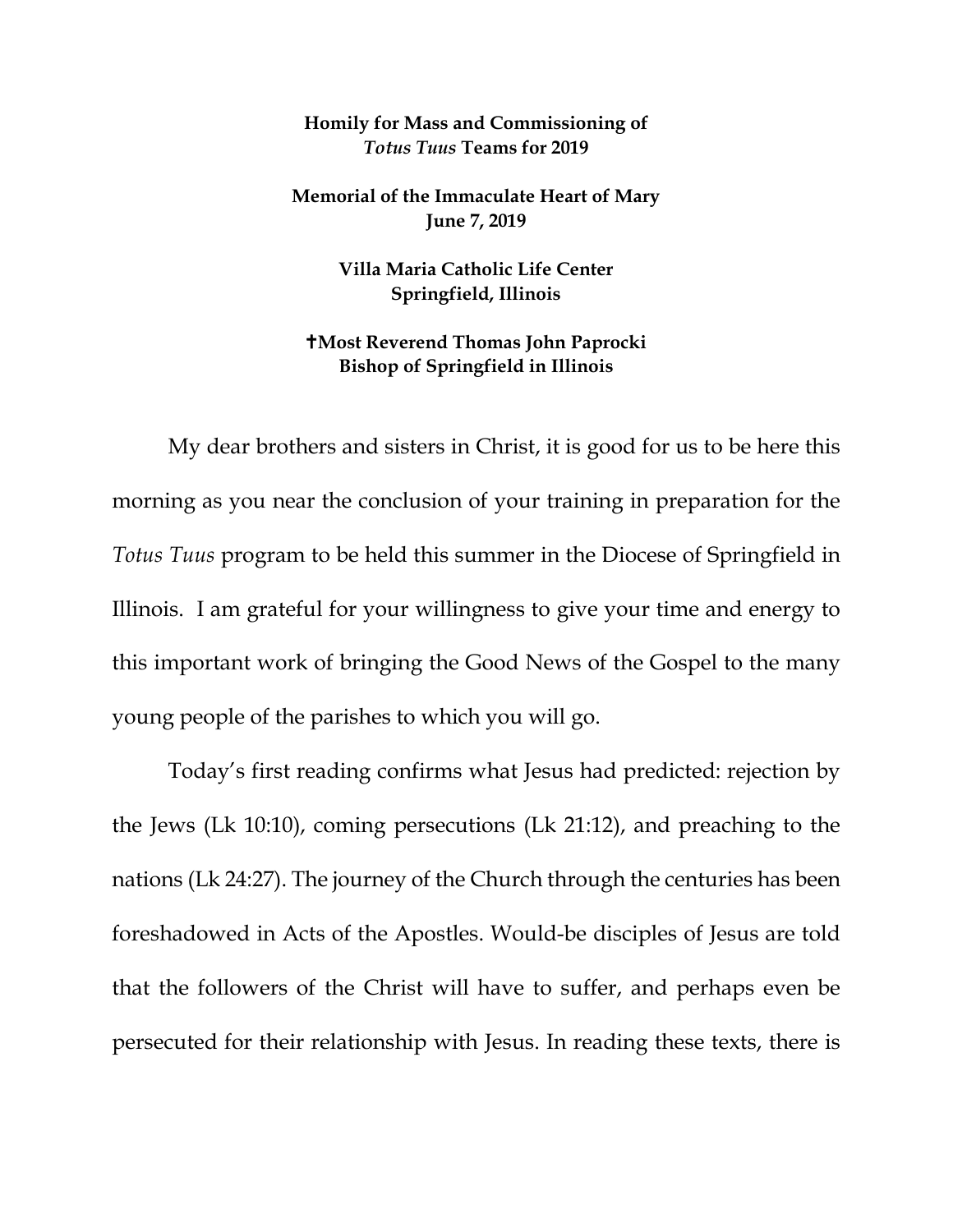no mistaking the fact that it is impossible to be a Christian without embracing the cross.

Both Peter and Paul experienced persecution, imprisonment, and execution despite their wholehearted dedication to Christ and the Gospel, not to mention that fact that the litany of saints testifies to the reality that the path of following Christ is beset with challenges, danger, and sometimes the ultimate sacrifice, that of one's life.

Over the course of this summer you will undoubtedly encounter many challenges. Know that while these challenges may test your knowledge, your patience or perhaps even your commitment to serve as a missionary in the *Totus Tuus* program, they are opportunities for you to grow in your relationship with our Lord.

You have probably heard the story told about how St. Teresa of Avila was once knocked off her donkey and fell into the mud, injuring her leg. "Lord," she said, "you couldn't have picked a worse time for this to happen. Why would you let this happen?" And the response in prayer that she heard was, "That is how I treat my friends." To which the saintly sister reportedly replied, "Lord, if this is the way you treat your friends, it is not surprising you have so few!"